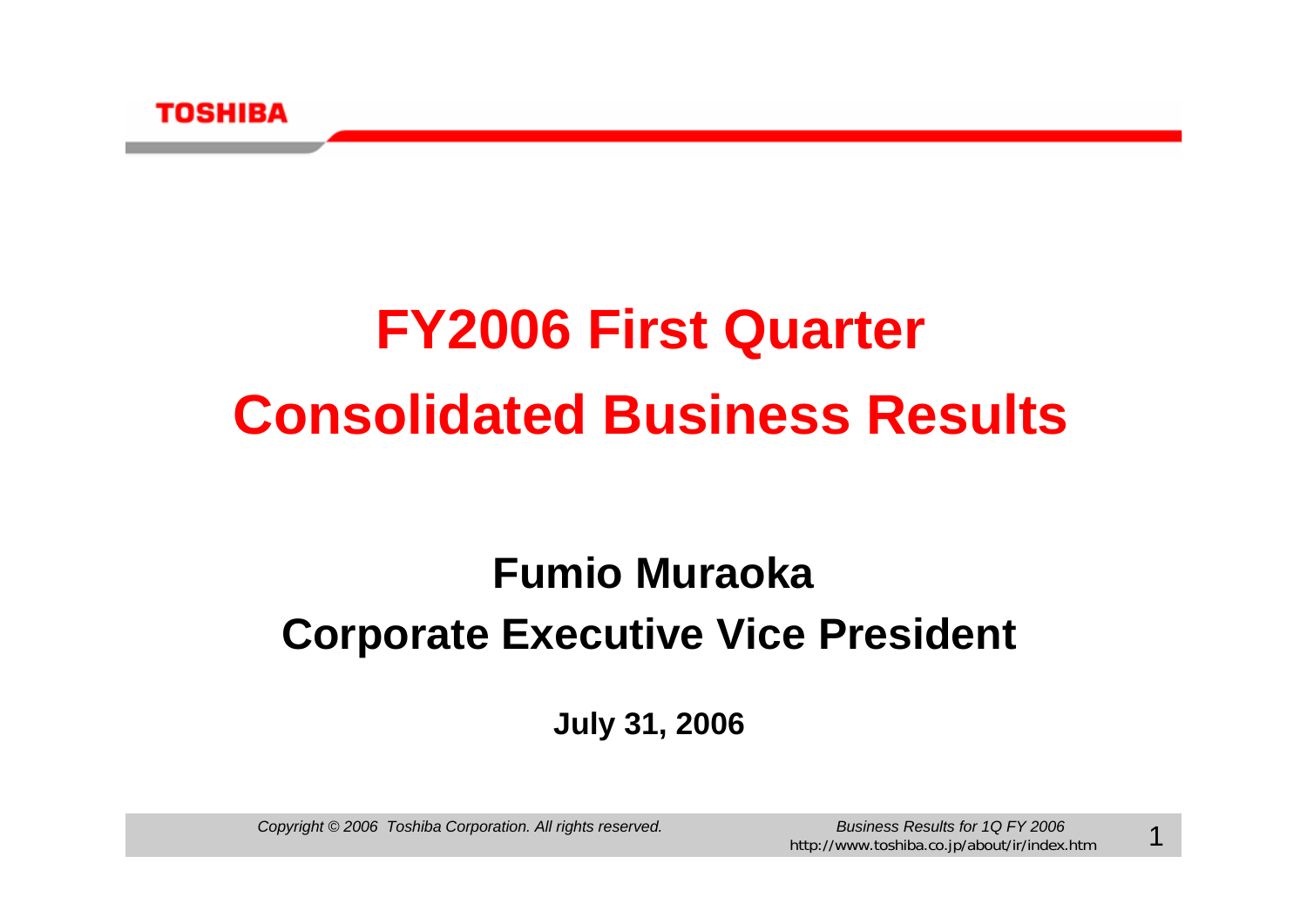

### **Forward-looking Statements**

- This presentation contains forward-looking statements concerning Toshiba's future plans, strategies and performance.
- These forward-looking statements are not historical facts, rather they represent assumptions and beliefs based on economic, financial and competitive data currently available.
- **Furthermore, they are subject to a number of risks and uncertainties that,** without limitation, relate to economic conditions, worldwide megacompetition in electronics business, customer demand, foreign currency exchange rates, tax rules, regulations and other factors. Toshiba therefore, wishes to caution that actual results may differ materially from our expectations.
- The figures in this presentation are not audited.
- Toshiba's fiscal year runs from April 1 to March 31.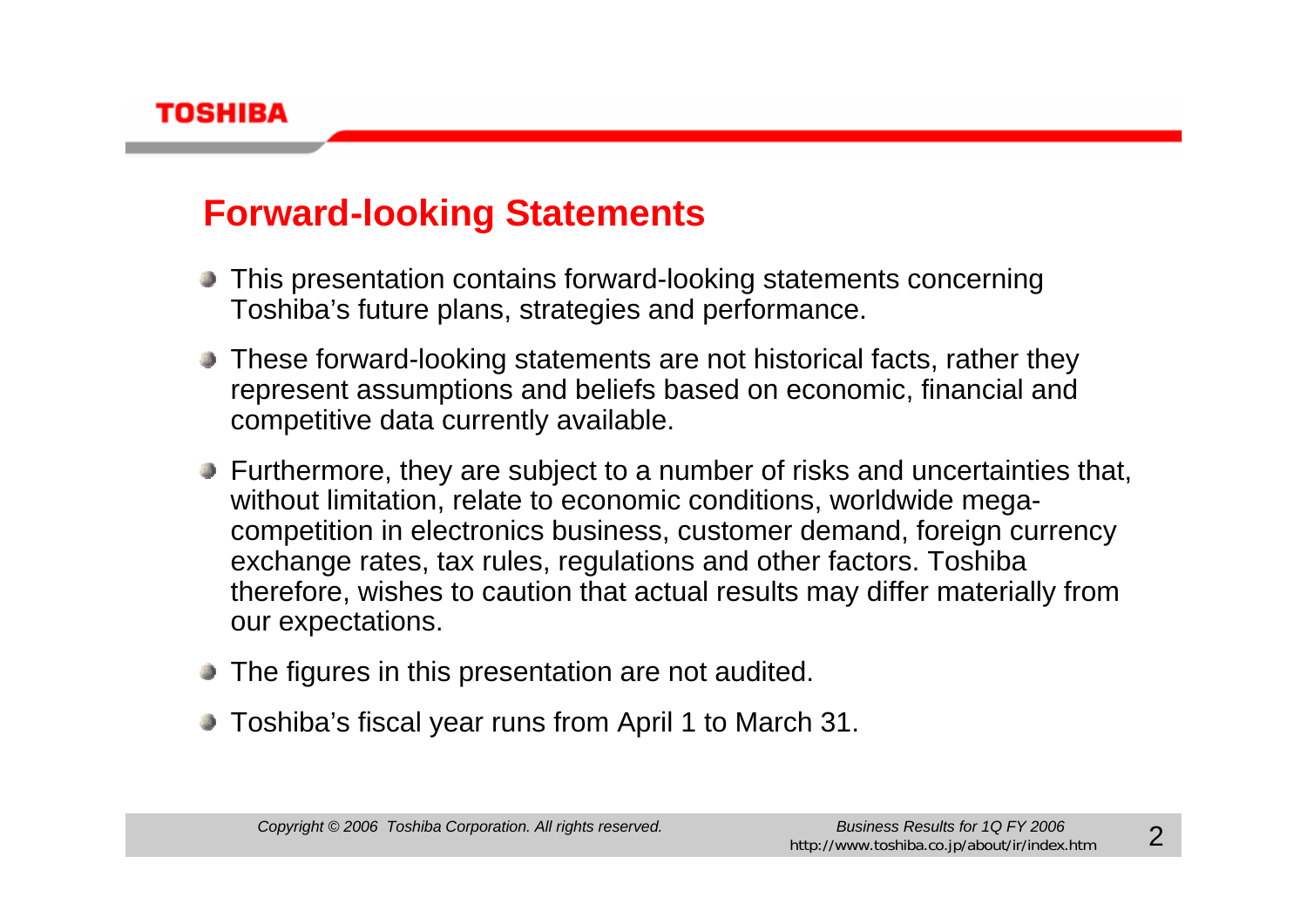

# **Key Points of FY 2006 1Q**

Historically, this is the first time net income has been in the black in the 1Q since we started to announce quarterly consolidated results in FY 2001.

+4.0 billion yen (FY 2005 1Q: -8.9 billion yen)

- Social Infrastructure 1Q operating income was in the black. +2.8 billion yen (FY 2005 1Q -10.0 billion yen )
- All segments recorded higher sales and improved operating income. Net Sales: 1,452.8 billion yen (+12%)

Operating income: 20.8 billion yen (+22.7)

Temporary increase in D/E ratio due to fund raising for the Westinghouse acquisition.

(FY 2006 March 92% →FY 2006 June 119%)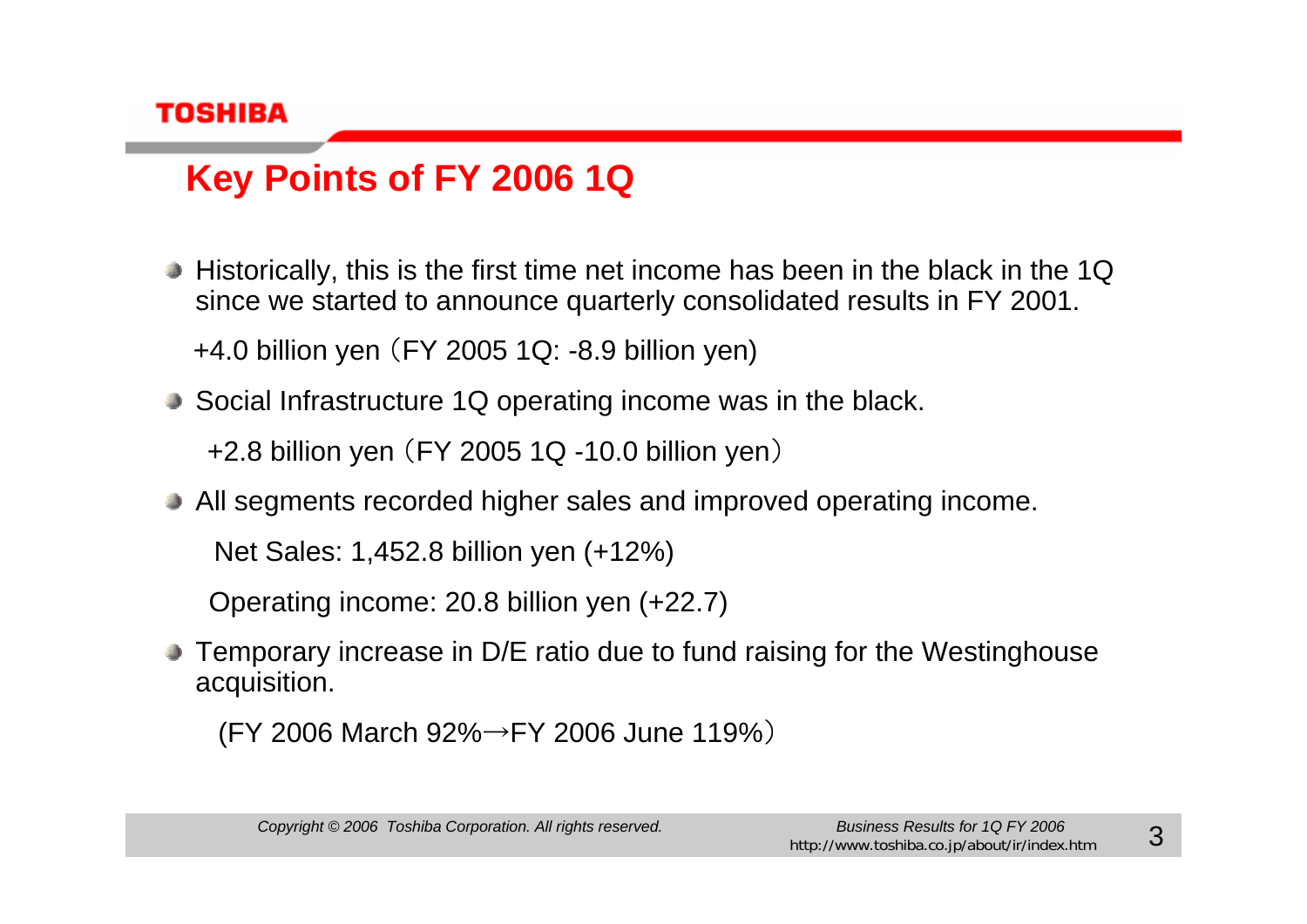## **FY2006 1Q Consolidated Business Results**

**(**¥ in **billions, except earnings per share)**

|                                                   | (A)     | FY2006 1Q FY2005 1Q<br>(B) | $(A)-(B)$ | (A)/(B) |
|---------------------------------------------------|---------|----------------------------|-----------|---------|
| Net sales                                         | 1,452.8 | 1,298.8                    | 154.0     | 112%    |
| Operating income (loss)                           | 20.8    | $-1.9$                     | 22.7      |         |
|                                                   | 1.4%    | $-0.1%$                    | 1.5%      |         |
| Income (loss) before<br>income taxes and minority | 21.9    | $-3.6$                     | 25.5      |         |
| interest                                          | 1.5%    | $-0.3%$                    | 1.8%      |         |
| Net income (loss)                                 | 4.0     | $-8.9$                     | 12.9      |         |
|                                                   | 0.3%    | $-0.7%$                    | 1.0%      |         |
| Basic earnings per share                          | ¥1.26   | $4 - 2.77$                 | ¥4.03     |         |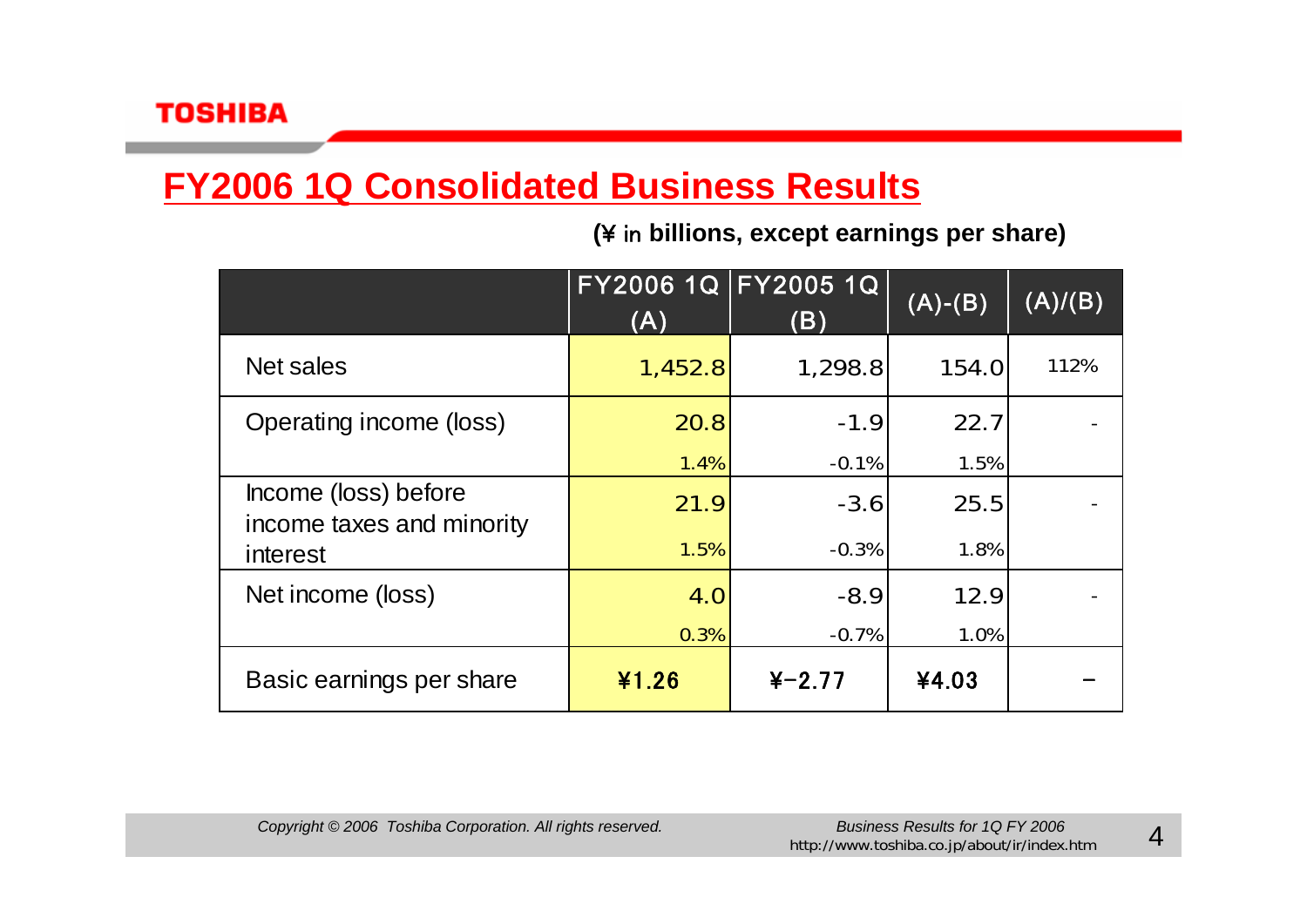## **FY2006 1Q Segment Information (¥ in billions)**

| Net sales                 | 1Q FY2006 (A)     | 1Q FY2005 (B)      | $(A) - (B)$  | (A) / (B) |
|---------------------------|-------------------|--------------------|--------------|-----------|
| <b>Digital Products</b>   | 623.4             | 518.6              | 104.8        | 120%      |
| <b>Electronic Devices</b> | 323.5             | 294.6              | 28.9         | 110%      |
| Social Infrastructure     | 368.7             | 361.9              | 6.8          | 102%      |
| Home Appliances           | 174.9             | 161.2              | 13.7         | 108%      |
| <b>Others</b>             | 86.7              | 81.5               | 5.2          | 106%      |
| Total                     | 1,452.8           | 1,298.8            | 154.0        | 112%      |
| Operating income (loss)   | 1Q FY2006 (A)     | 1Q FY2005 (B)      | $(A) - (B)$  | (A) / (B) |
| <b>Digital Products</b>   | 1.9<br>0.3%       | 0.6<br>0.1%        | 1.3<br>0.2%  | 302%      |
| <b>Electronic Devices</b> | 15.8<br>4.9%      | 10.6<br>3.6%       | 5.2<br>1.3%  | 150%      |
| Social Infrastructure     | 2.8<br>0.8%       | $-10.0$<br>$-2.8%$ | 12.8<br>3.6% |           |
| Home Appliances           | $-2.5$<br>$-1.4%$ | $-4.7$<br>$-2.9%$  | 2.2<br>1.5%  |           |
| <b>Others</b>             | 3.2<br>3.7%       | 1.5<br>1.8%        | 1.7<br>1.9%  | 219%      |
| Total                     | 20.8<br>1.4%      | $-1.9$<br>$-0.1%$  | 22.7<br>1.5% |           |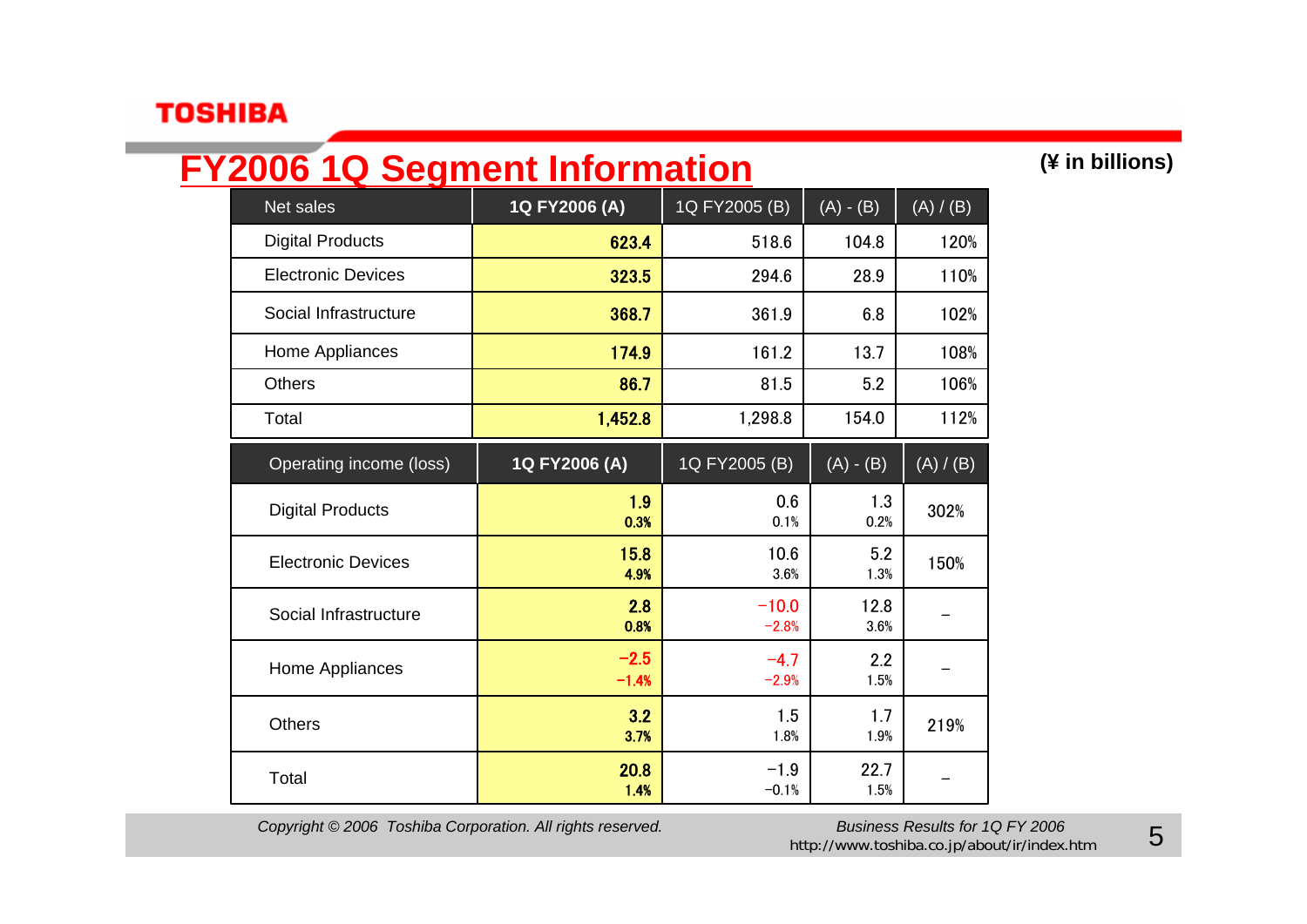### **Operating Income (Loss), FY 2005 and FY2006 1Q**



*Copyright © 2006 Toshiba Corporation. All rights reserved. Business Results for 1Q FY 2006*

http://www.toshiba.co.jp/about/ir/index.htm

6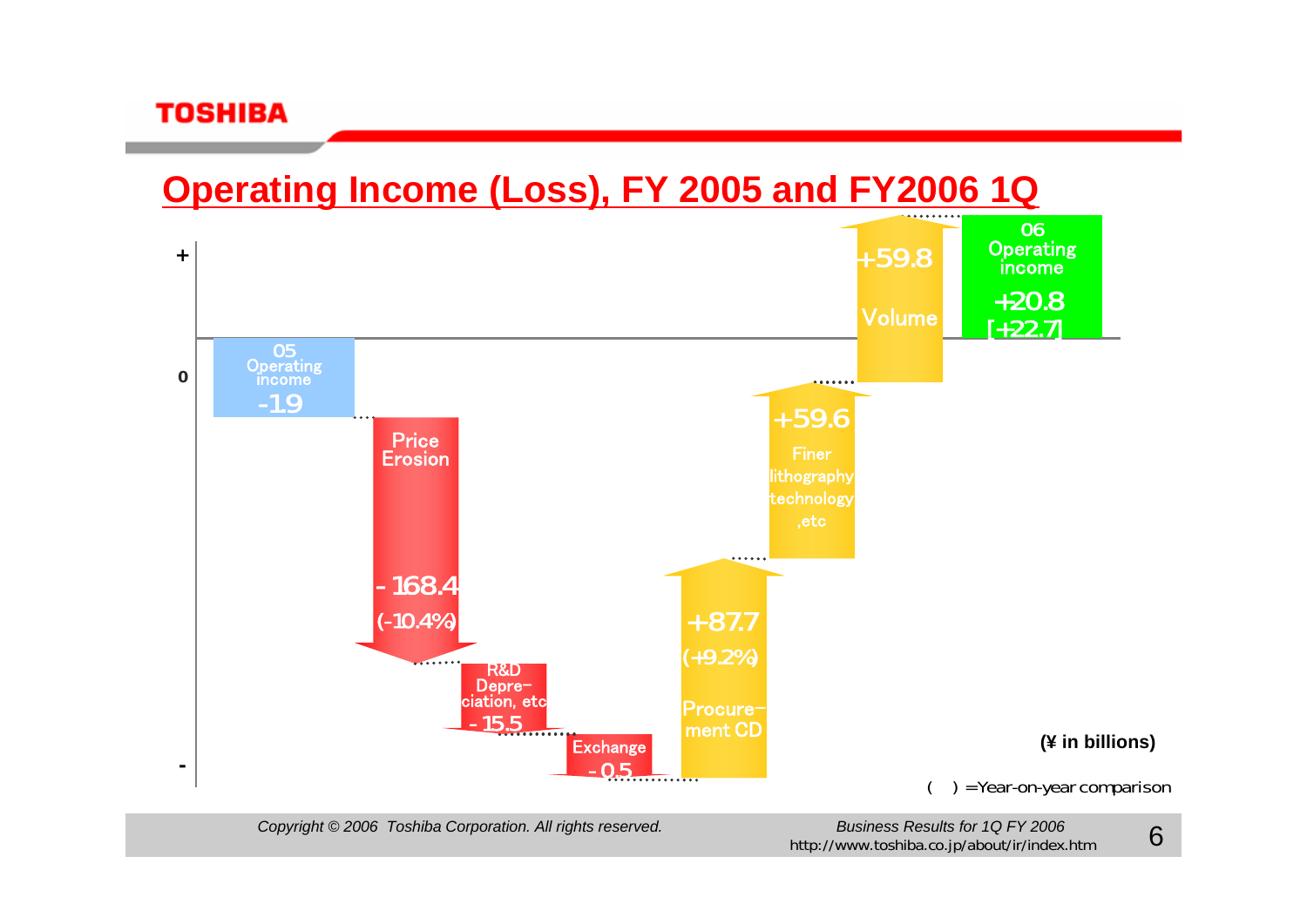

### **1Q FY2006 Results - Overview**



http://www.toshiba.co.jp/about/ir/index.htm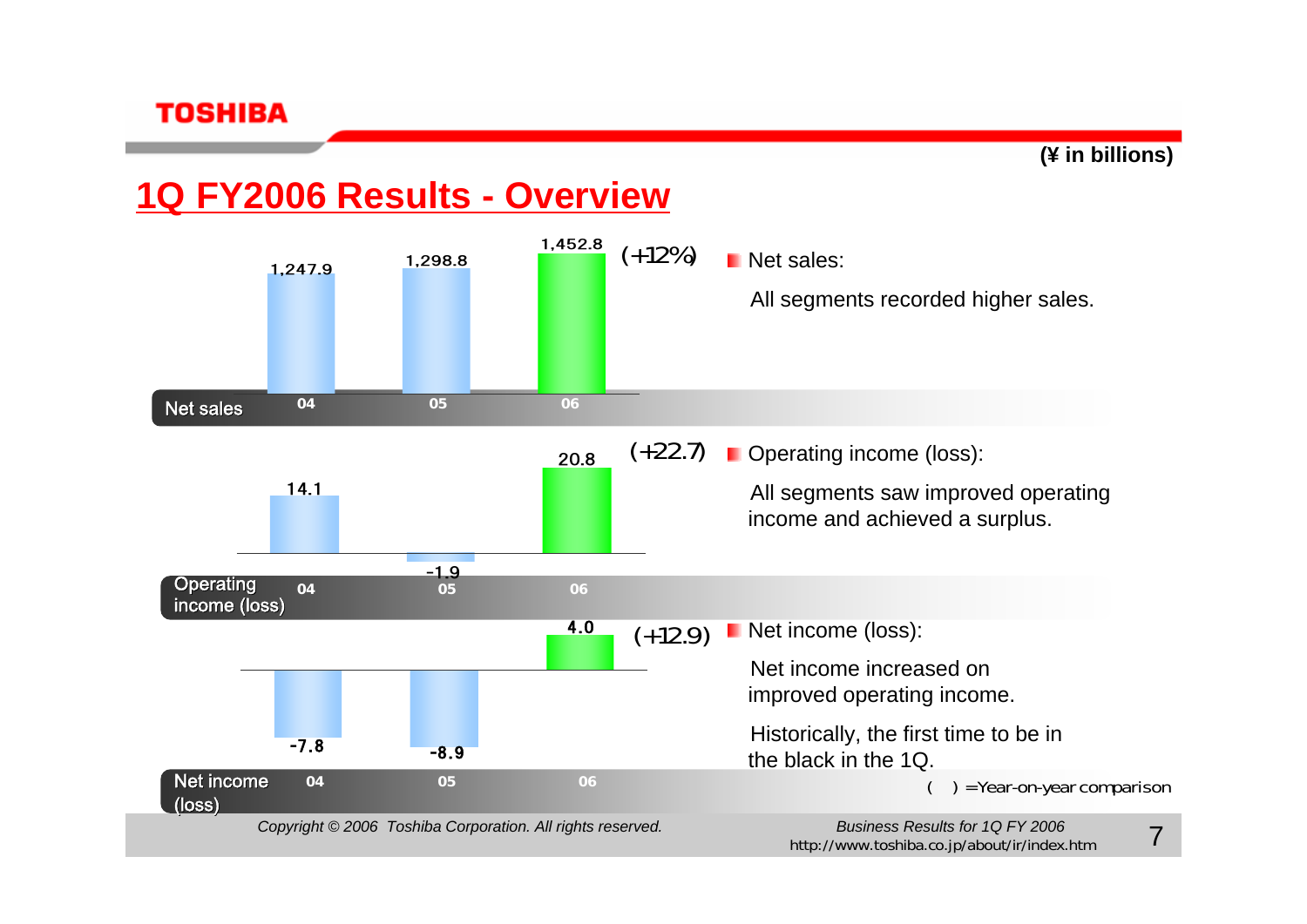

### **Digital Products**



**Digital media business, such as PCs and TVs, saw higher sales.**

**While the PC business saw lower operating income, strong performances in storage devices and the mobile phone business, and improvement in the TV business, raised operating income.**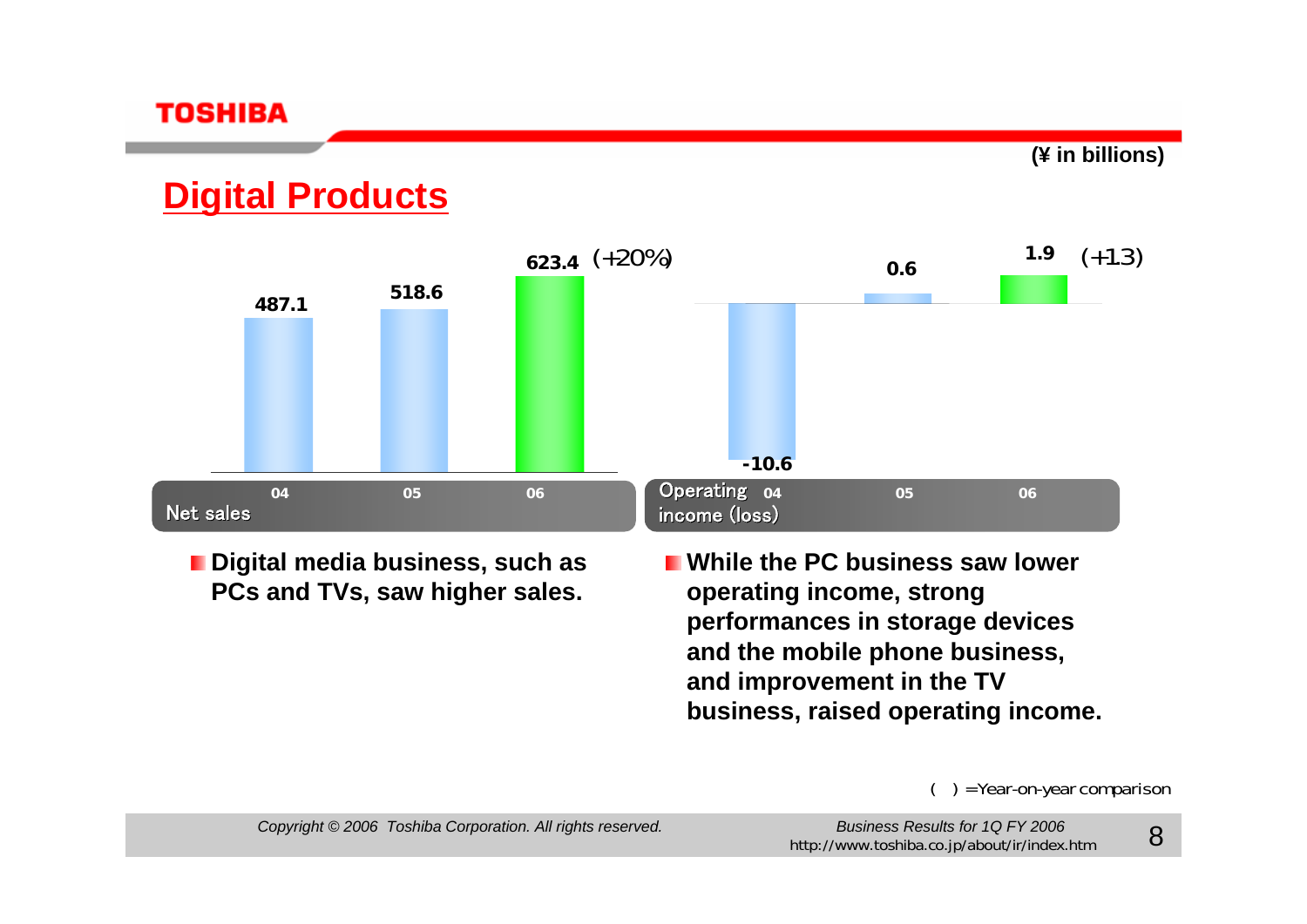**(¥ in billions)**



**Overseas and domestic sales of PCs both grew.**

**The PC business felt the impact of yen depreciation, and operating income was lower than in the 1Q FY2005.**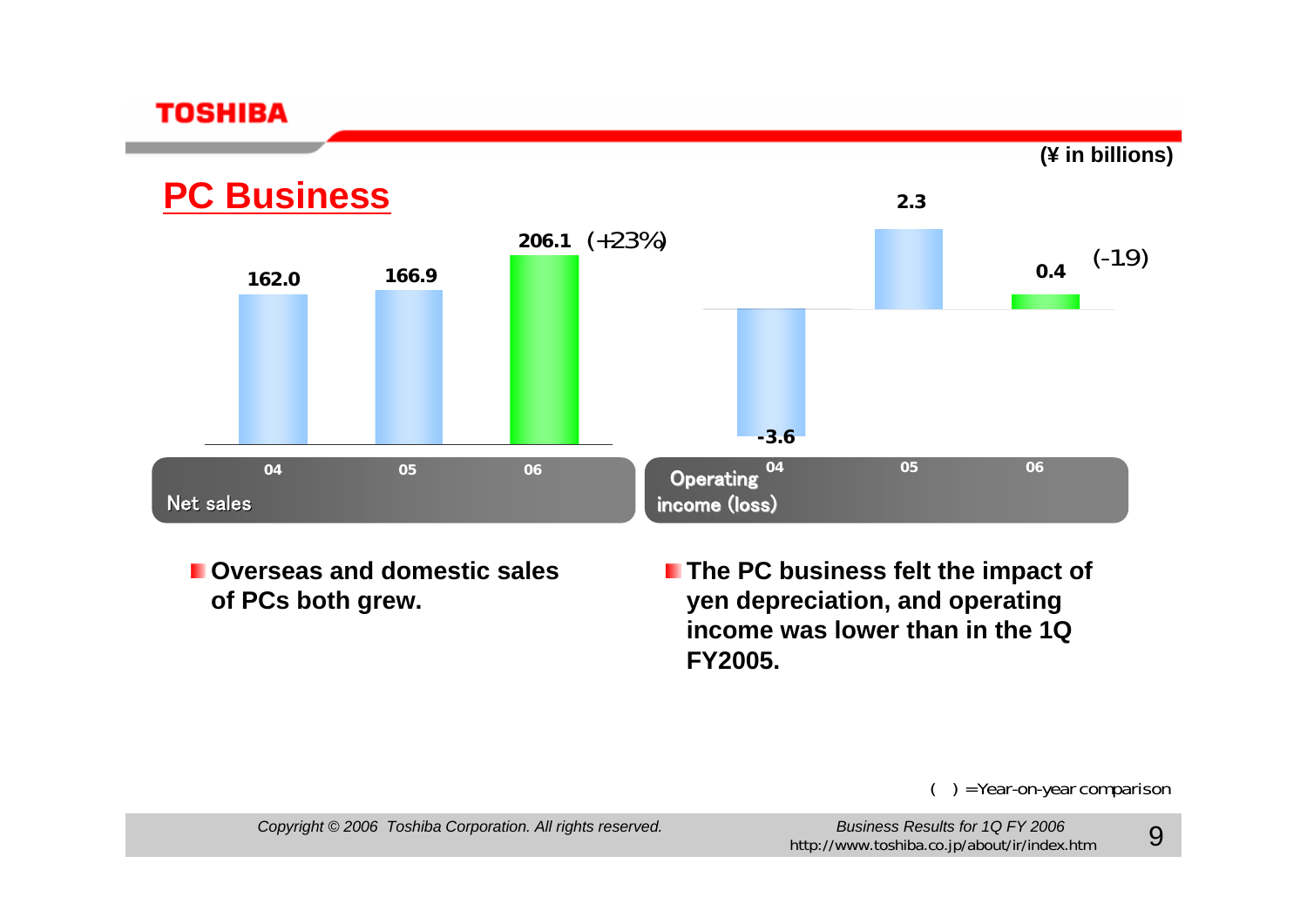

### **Electronic Devices**



- **F** There were higher sales of **memories and LCDs for mobile devices, led by volume increase.**
- **I** Improvement in the semiconductor **and LCD businesses raised profit.**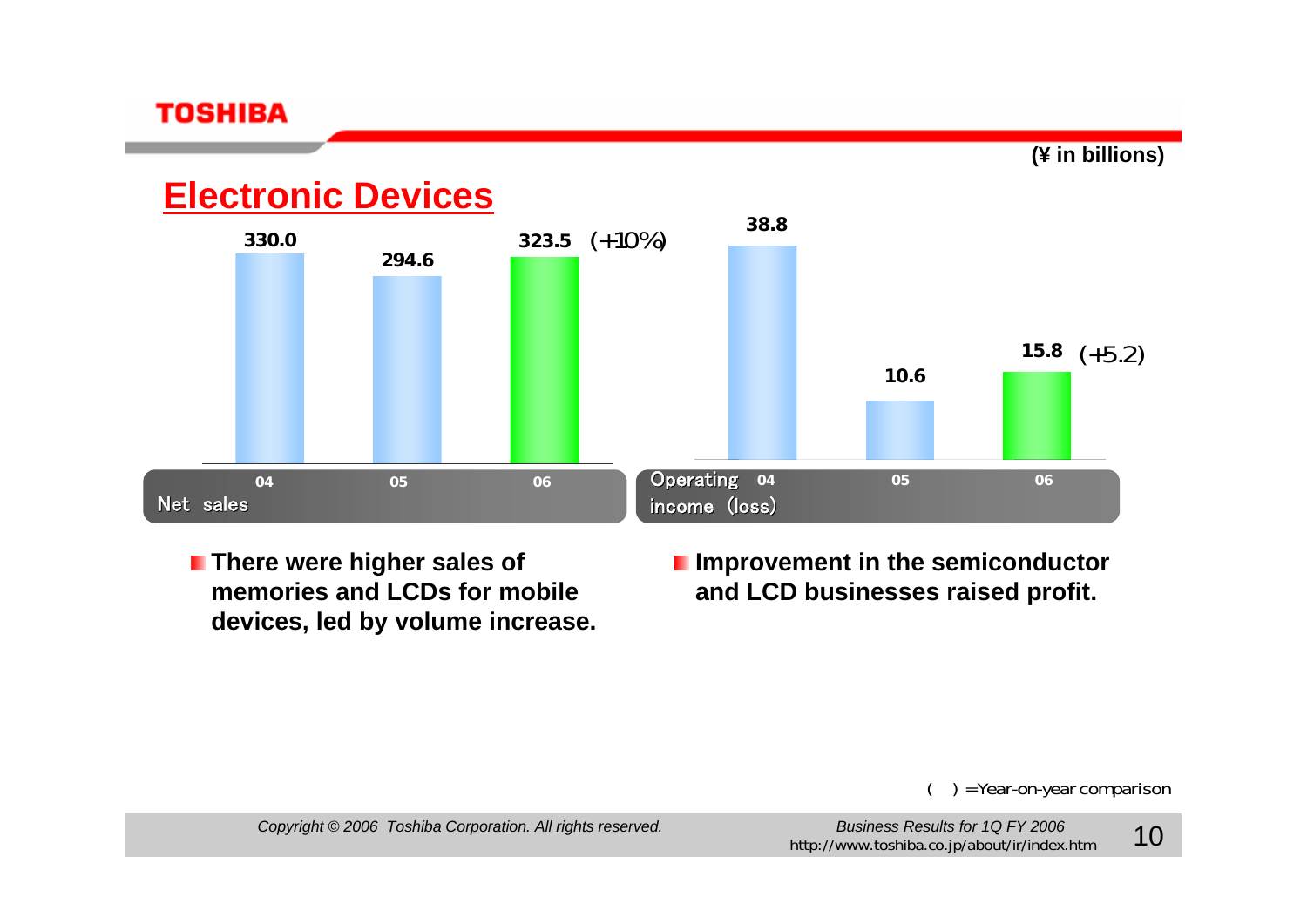

**Semiconductor sales grew; there was notably strong growth in memories.**

**The increase reflected the improvement in System LSIs and Discretes.**

= Year-on-year comparison

*Copyright © 2006 Toshiba Corporation. All rights reserved. Business Results for 1Q FY 2006*

Business Results for 1Q FY 2006<br>http://www.toshiba.co.jp/about/ir/index.htm 11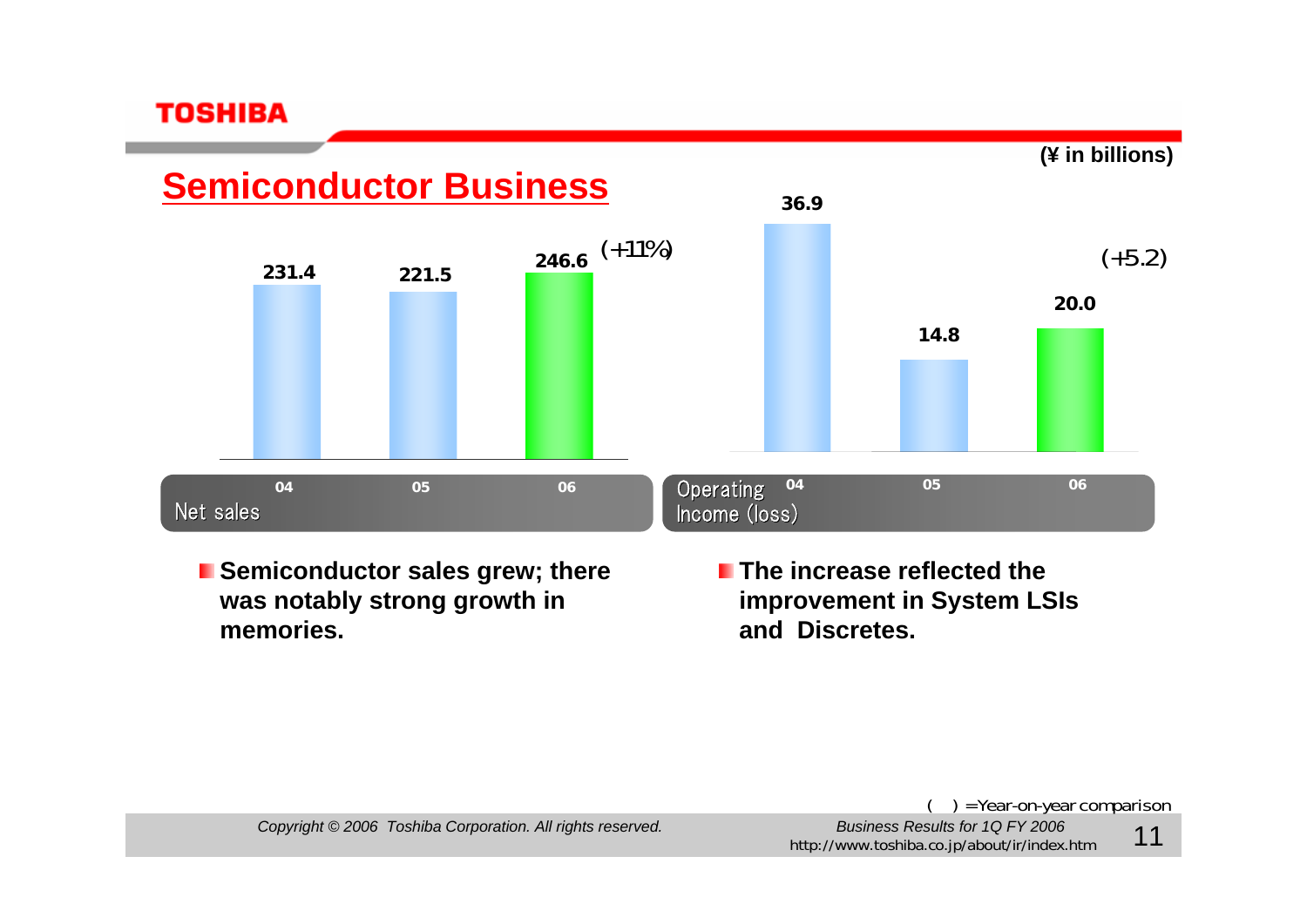

#### **NAND Flash Memory**

Responding to rapid expansion in the NAND Flash Memory market on demand for digital audio players, other mobile devices, and memory cards, Toshiba will proactively invest **35 billion yen** in capacity enhancement at Fab 3 in Yokkaichi Operations, which is expected to produce 110,000 wafers a month in first half of FY 2007. This **35 billion yen** investment is part of the Company's of 354 billion yen investment in the Semiconductor business in FY 2006.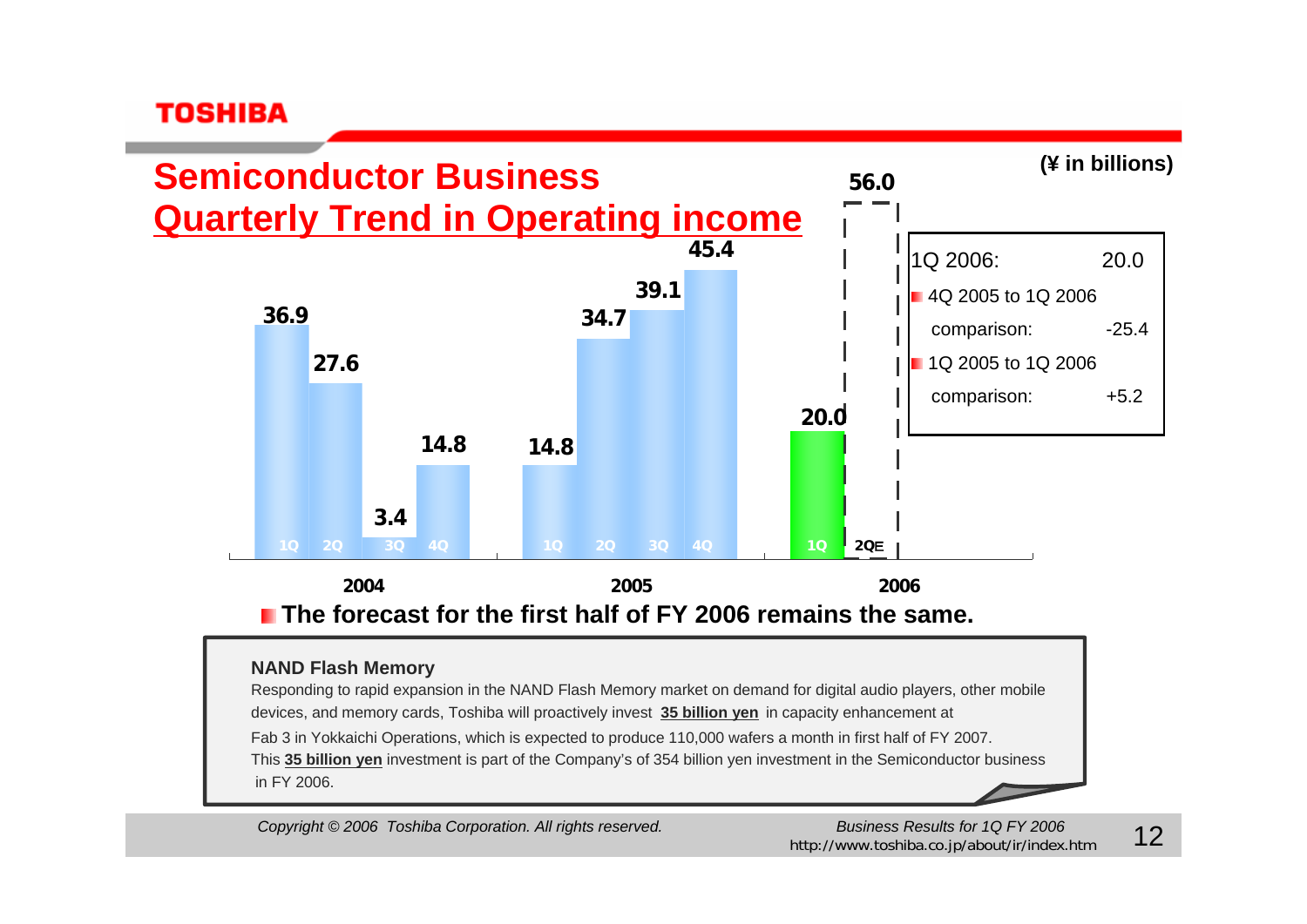

### **LCD Business**



**E** Sales of LCD displays for **mobile devices grew.**

**The 1Q saw recovery due to improved costs and increased sales of products for mobile devices.**

( ) = Year-earlier period comparison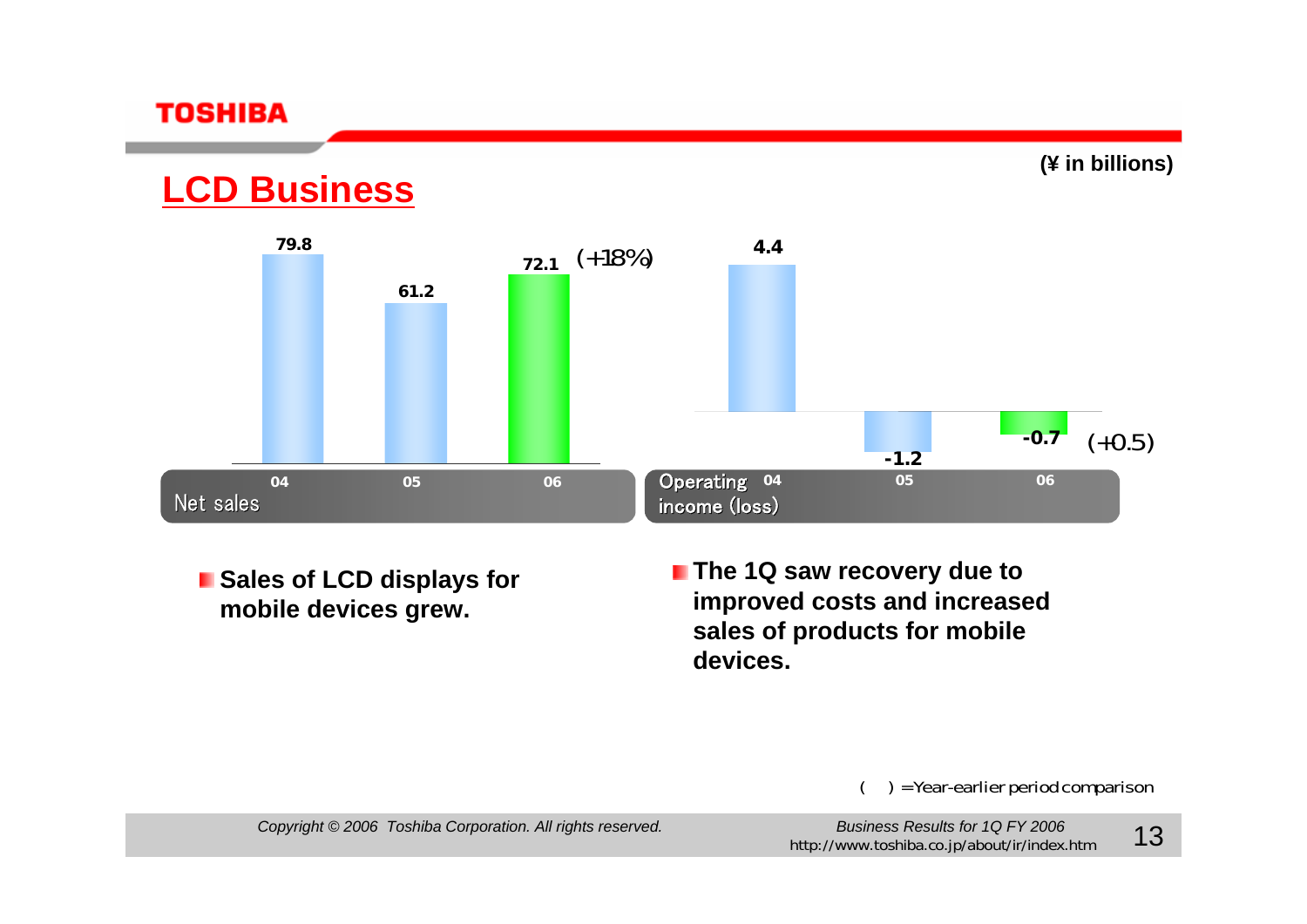

### **Social Infrastructure**



- **While nuclear power systems saw decreased sales, strong performances in medical systems and broadcasting systems raised sales.**
- **I** Improved performances in **broadcasting systems and medical systems raised the segment to profit.**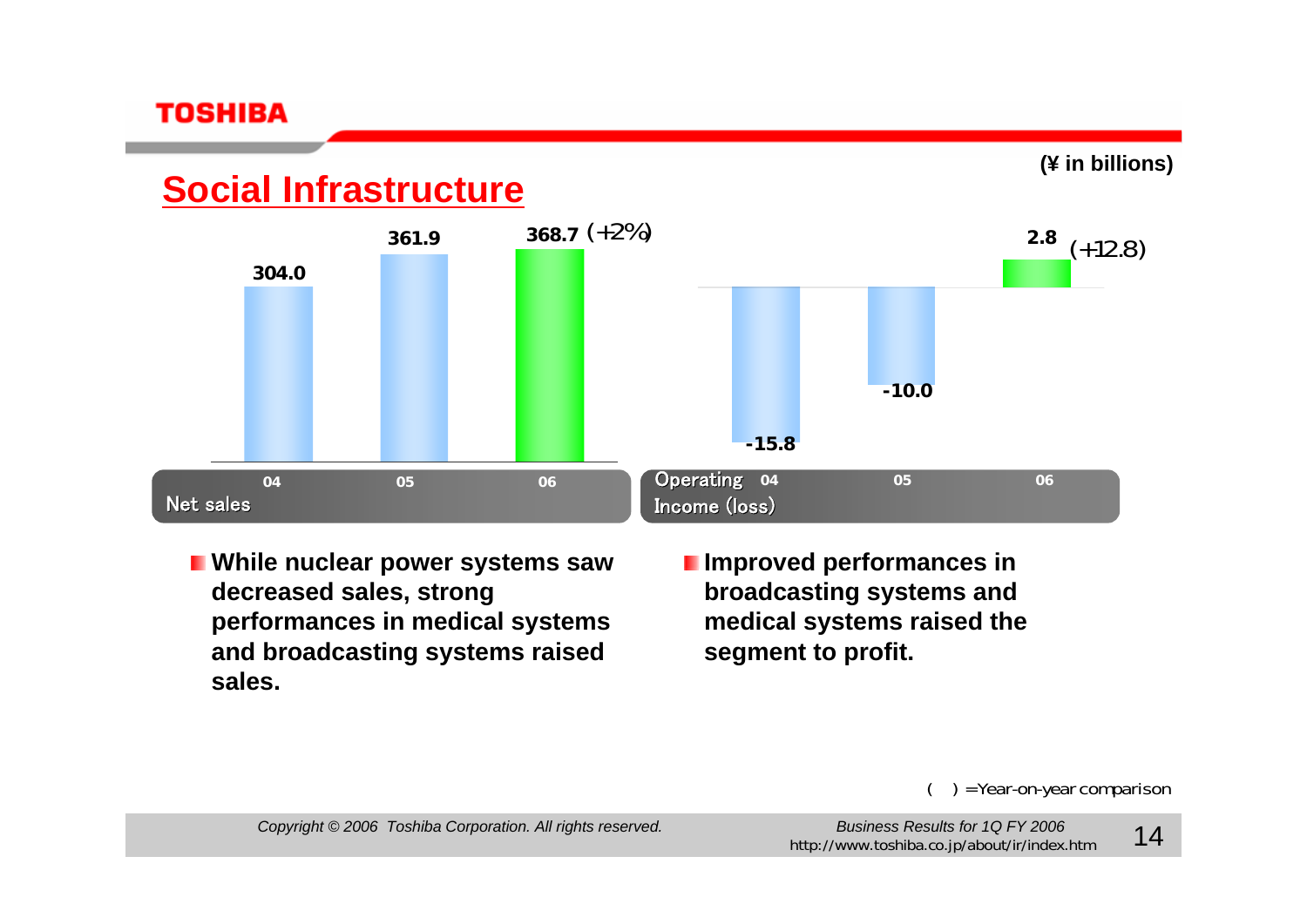**(¥ in billions)**

( ) = Year-earlier period comparison

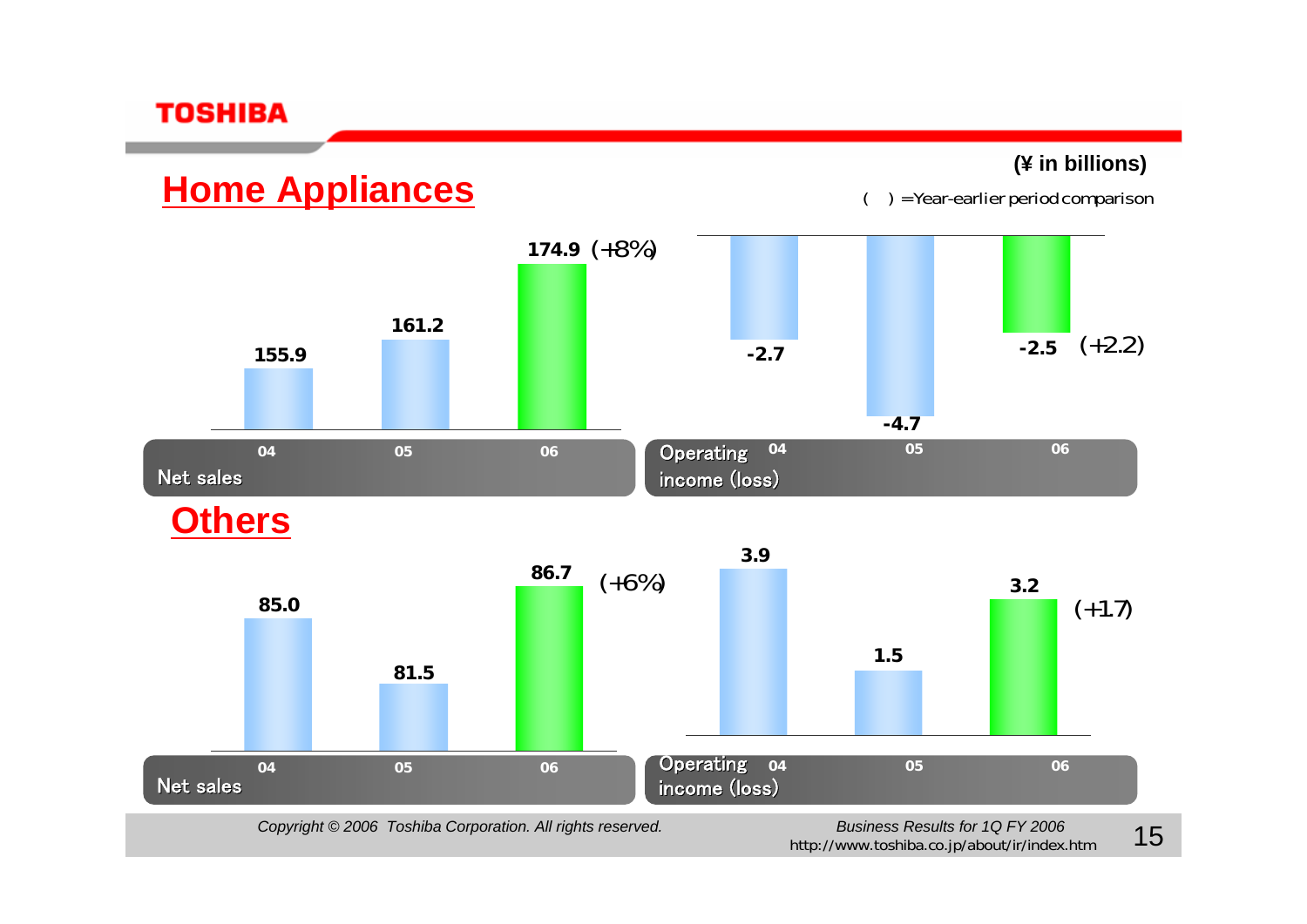

### **Consolidated FY2006 1Q Net Sales, by Region**

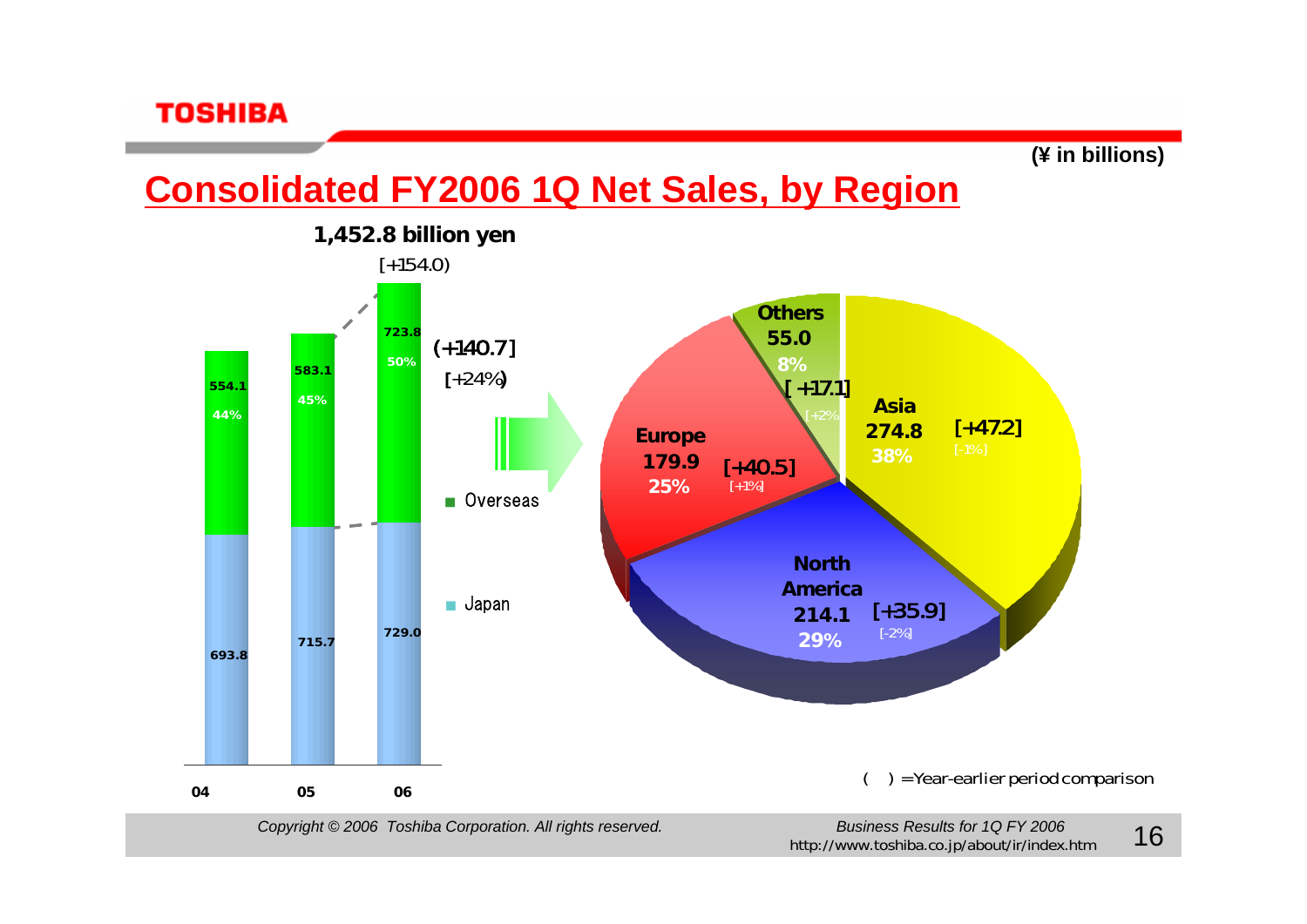

## **Cash Flows**

**(¥ in billions)**

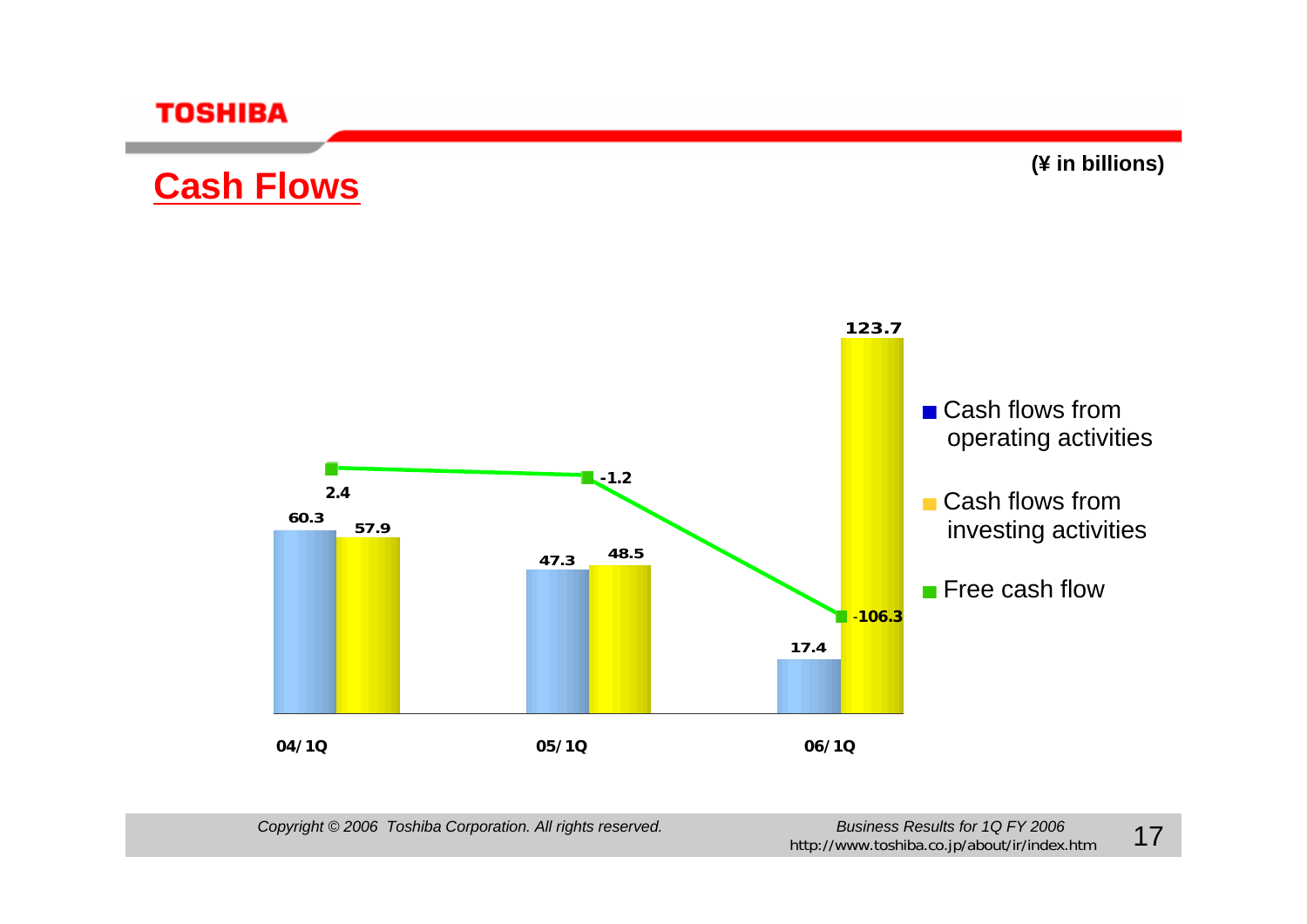## **Consolidated Balance Sheets**

### **Assets**

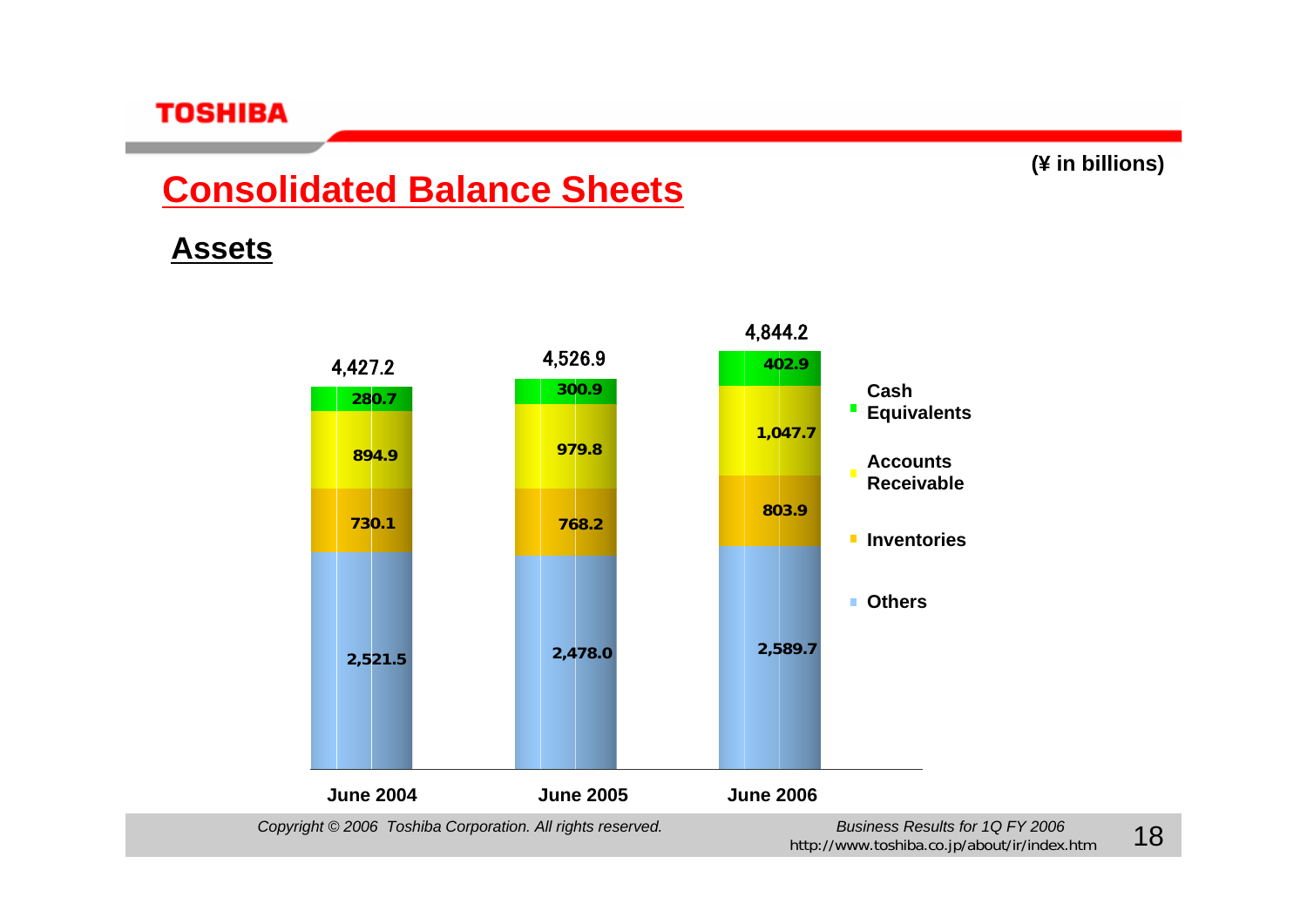

### **Consolidated Balance Sheets**

### **Liabilities and Shareholders' Equity**

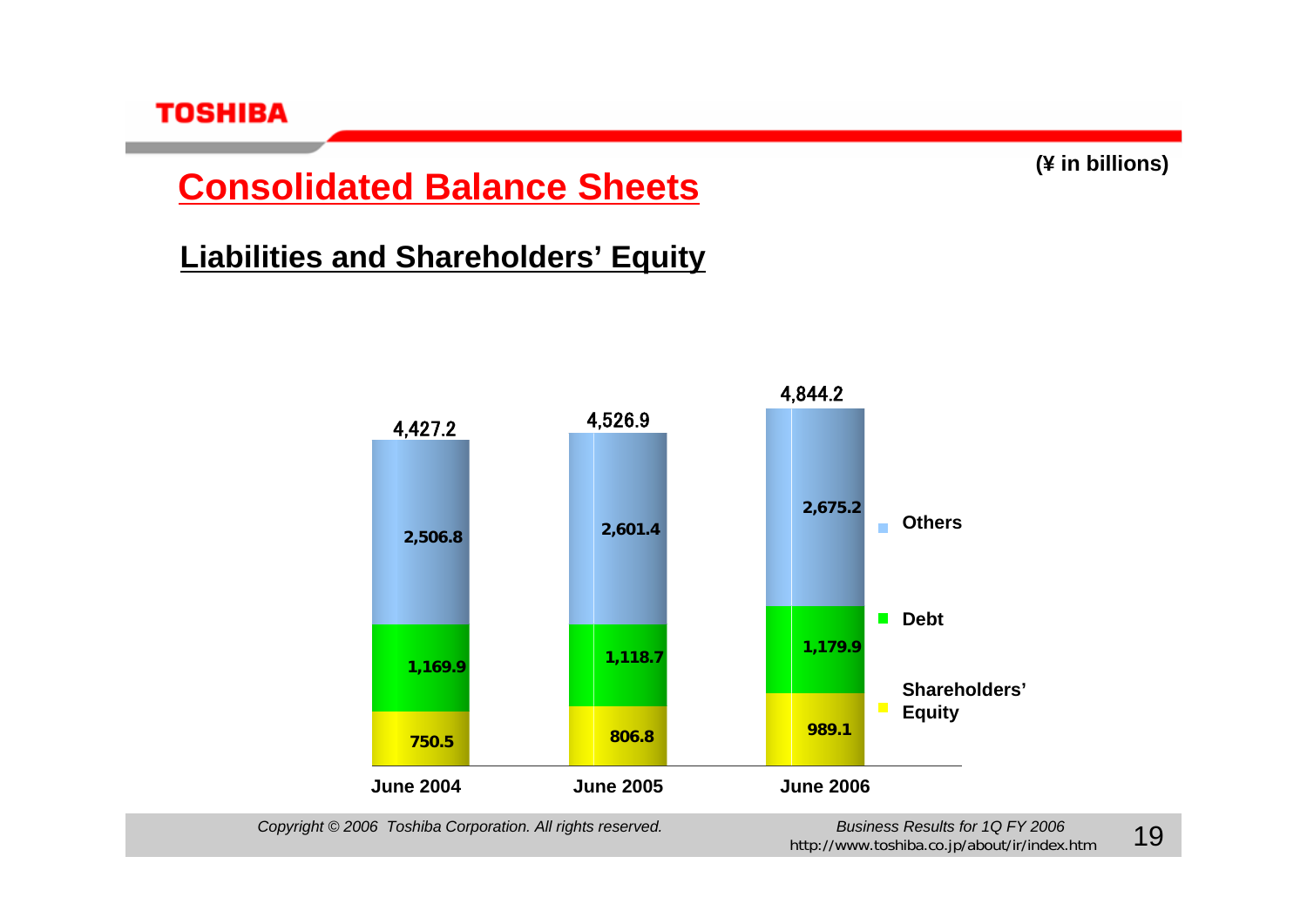**(¥ in billions)**

### **D/E Ratio**



*Copyright © 2006* Toshiba Corporation. All rights reserved. *Business Results for 1Q FY 2006* 

Business Results for  $1Q$  PY 2006<br>http://www.toshiba.co.jp/about/ir/index.htm 20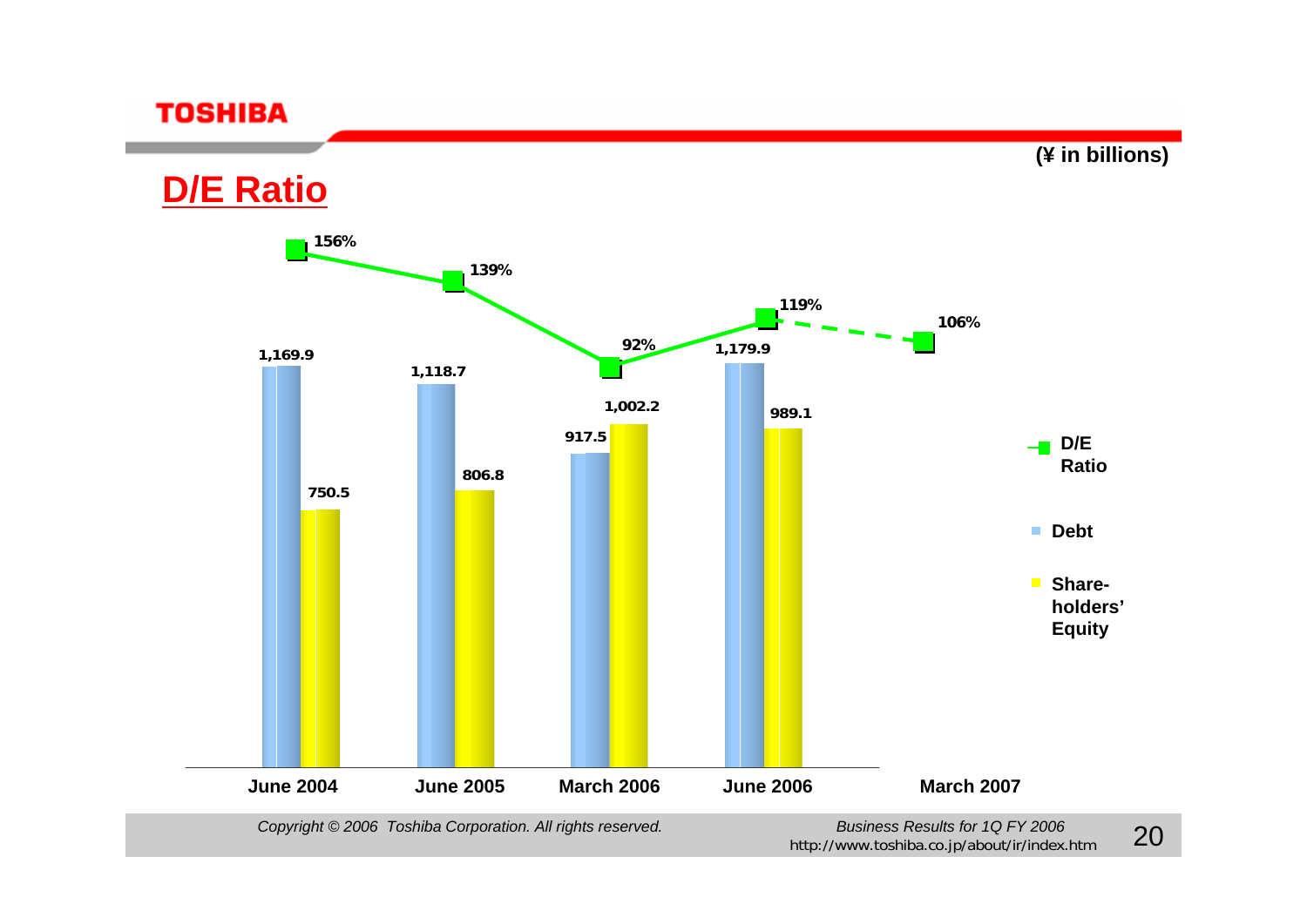# **Consolidated Forecast for First Half of FY2006**

**(¥ in billions)**

|                                                               | <b>FY2006</b><br>(Forecast) (A) | <b>FY2005</b><br>(Actual) (B) | $(A) - (B)$ | (A) / (B) |
|---------------------------------------------------------------|---------------------------------|-------------------------------|-------------|-----------|
| Net sales                                                     | 3,000.0                         | 2,900.1                       | 99.9        | 103%      |
| Operating income (loss)                                       | 55.0<br>1.8%                    | 51.4<br>1.8%                  | 3.6         |           |
| Income (loss) before<br>income taxes and<br>minority interest | 45.0<br>1.5%                    | 42.1<br>1.5%                  | 2.9         |           |
| Net income (loss)                                             | 15.0<br>0.5%                    | 14.6<br>0.5%                  | 0.4         |           |

#### **The business forecast remain unchanged from that announced on April 28, 2006.**